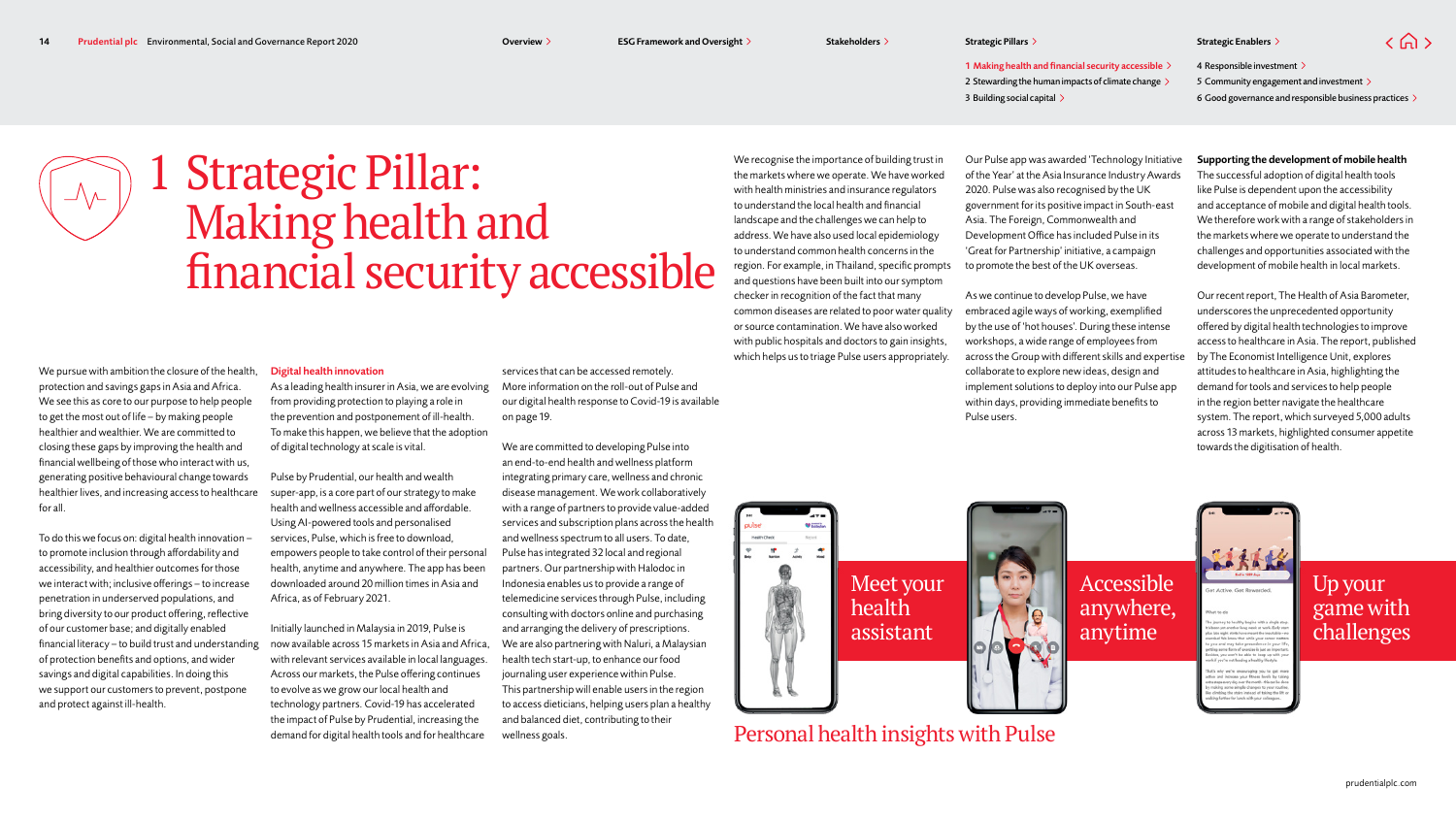3 Building social capital >

4 Responsible investment > 5 Community engagement and investment > 6 Good governance and responsible business practices

 $\langle$   $\bigcap$   $\rangle$ 

- 54 per cent believe that medical care is accessible and affordable;
- 81 per cent say technology has already improved their access to health services; and
- 71 per cent will rely on technology even more heavily to improve personal health and wellbeing.

To fulfil the potential of digital healthcare, the report recommends greater public-private collaboration, suggesting that governments partner with private companies to deliver digitally innovative ways to promote and manage health and wellness among citizens.

In 2020, we expanded our Singapore-based PRUFintegrate initiative to include our global and regional teams and seven other Prudential business units. The PRUFintegrate initiative is a partner network of fintech, insurtech, healthtech and medtech companies. We received a total of 99 entries, and evaluated solutions from fintech companies based in Asia, Europe and Africa. Our focus in 2020 was on artificial intelligence, as well as the health, wealth and SME ecosystems on Pulse. This global outreach was made possible through the APIX platform that was set up by the Monetary Authority of Singapore, the ASEAN Bankers Association and the World Bank Group's International Finance Corporation.

In the Philippines, we continue to support the development of mobile digital health solutions. Following our 2019 white paper exploring the current legal and regulatory framework for

mobile health in the Philippines, we launched the 'Healthscape Dialogue Series' during 2020. This seeks to build a multi-stakeholder platform to discuss the most pressing topics in Philippine healthcare, providing an important forum for industry players across sectors to come together and discuss how to improve the access of more Filipinos to affordable and quality healthcare services. Webinars over the course of 2020 have covered the use of AI and mobile technology, preventative healthcare and telemedicine. We also partnered with the Analytics Association of the Philippines to provide a webinar on digital transformation in life insurance and the role of big data in achieving financial inclusion and better health for more Filipinos.

#### Inclusive offerings

As part of our commitment to making health and financial security accessible, we recognise the importance of increasing penetration in the markets where we operate, providing products and services to previously underserved populations. By bringing diversity to our product offering, we will be able to better reflect the needs of our customer base, and integrate any lifestyle impacts from emerging social risks associated with major public health and demographic trends into our product offering. This will include, but not be limited to, lower-income groups, ageing populations, small and medium-sized enterprises and sharia offerings.

Demographics are changing in a number of our markets. In response to Thailand's rapidly ageing population, Prudential Thailand has launched

PRUTriple Eight (PRU888), a life insurance plan that allows for effective financial planning at every stage of a person's life. Based on the latest projections by the United Nations Population Fund, Thailand will fully transition into an aged society by 2021, with the number of senior citizens aged 60 and above expected to make up 20 per cent of the total population. As a result, the country will face emergent issues concerning social security, healthcare costs and intergenerational equity in a far shorter time than developed nations. This rapid speed of ageing calls for appropriate response, policies and programmes to help resolve the issues. The PRU888 plan provides financial security to customers including death benefits as well as accidental death coverage where we will pay eight times the normal death benefit up to age 88 while providing annual cashback and a maturity benefit at age 88.

Prudential Indonesia continues to innovate to provide affordable financial protection for Indonesians by launching Asuransi Jiwa Kumpulan Syariah PRUTect Care (PRUTect Care), Prudential Indonesia's first digital product available on our health and wealth super-app, Pulse. As a sharia-based offering, PRUTect Care provides basic natural death benefit coverage, as well as various optional benefits, for a monthly contribution as low as Rp8,000 (US\$0.50). To protect more Indonesians, Prudential collaborated with digital partners Gadjian and Kitabisa.com to offer PRUTect Care.

In 2020, Prudential Indonesia launched Asuransi Jiwa Ayariah PRUCinta (PRUCinta), its first sharia-based traditional life insurance product. A simple and affordable product, PRUCinta provides optimised death compensation benefits covering a period of 20 years. PRUCinta shows Prudential Indonesia's aspirations to become a leading contributor to the Indonesian sharia industry and to expand life insurance coverage to a broader segment of the population.

In response to outbreaks of dengue fever, a mosquito-borne viral disease, across South-east Asia, our businesses in Thailand, Cambodia and Singapore have all launched affordable insurance plans to provide customers with cover for dengue fever. Prudential Thailand launched its first digital insurance plan, 'PRUDengue', in partnership with AIS, a leading telecom operator in Thailand's mobile network. AIS customers can purchase PRUDengue via Pulse, launched by Prudential Thailand in June. Dengue fever has impacted nearly one million people in Thailand over the last 10 years. PRUDengue is an all-round and affordable insurance plan to support the insured with a lump-sum payout. PRUDengue's basic package, with an annual premium at THB249 (US\$8), provides total benefits of up to THB70,000 (US\$2,332). Applicants are not required to complete any health or income check for this plan.

Prudential Cambodia has also launched an affordable insurance solution for dengue fever and malaria. With an annual premium of US\$4, the product is Prudential Cambodia's first

micro-insurance offering and demonstrates Prudential Cambodia's ambition to making insurance accessible to all Cambodians. With over 34,000 cases of dengue fever in Singapore during 2020, Prudential Singapore launched its affordable insurance plan, PRUSafe Dengue, on Pulse. For a premium of S\$5, PRUSafe Dengue provides a number of benefits over a three-month period. In the Philippines, we have also begun to develop bite-sized offerings to help increase insurance penetration and to target specific protection needs of the market. Initial offerings include dengue cover and a breast cancer product.

2 Stewarding the human impacts of climate change >

1 Making health and financial security accessible  $\geq$ 

In December, Prudential Singapore introduced the Spark Kindness Movement. The movement aims to narrow the protection gap by providing underprivileged families with financial support in the event of accidental death. For every PRUActive Protect or PRUCancer 360 policy sold in December, we provided a complimentary two-year Accidental Death Insurance Coverage of S\$10,000 to a parent of a low-income family supported by our community partner, AMKFSC Community Services Limited. This coverage provides hope to the children of these families by giving them the means to continue their education. A total of 3,022 individuals from these families received complimentary coverage through the Spark Kindness Movement and Prudential Singapore plans to extend this programme in the future to benefit more underserved populations.

In Taiwan, we offer a micro-insurance policy to a non-profit, the Taiwan Fund for Children and Families, to support disadvantaged families and children. During 2020 this policy has helped support 284 families. Our Taiwan life business, PCA Life Assurance, continues to address child protection issues and in November launched its Child Health white paper, to advocate for child health and protection in Taiwan. PCA Life worked with the Research Centre of Big Data at Taipei Medical University to conduct research and analysis into the factors that affect child growth.

In Malaysia, our CSR initiative, PRUKasih, provides free temporary financial relief to urban low-income families coping with a sudden loss of income due to illness, accident or death. Since this programme started in 2014, more than RM10 million (∼US\$2.5 million) has been paid out in claims, and during 2020, we supported 40,429 households across 35 communities with PRUKasih. To help PRUKasih communities mitigate the effects of the pandemic, we provided free Covid-19 coverage whereby a cash payment would be made in the event of hospitalisation and/or death.

Also in Malaysia, PruBSN Microtakaful Jariyah provided basic microtakaful coverage to 25,000 underprivileged families during the year. This initiative is the first of its kind in Malaysia and provides complimentary basic takaful coverage for a 12-month term to selected heads of the household from low-income groups. Beneficiaries receive RM10,000 (∼US\$2,500) in the event that their family breadwinner passes away.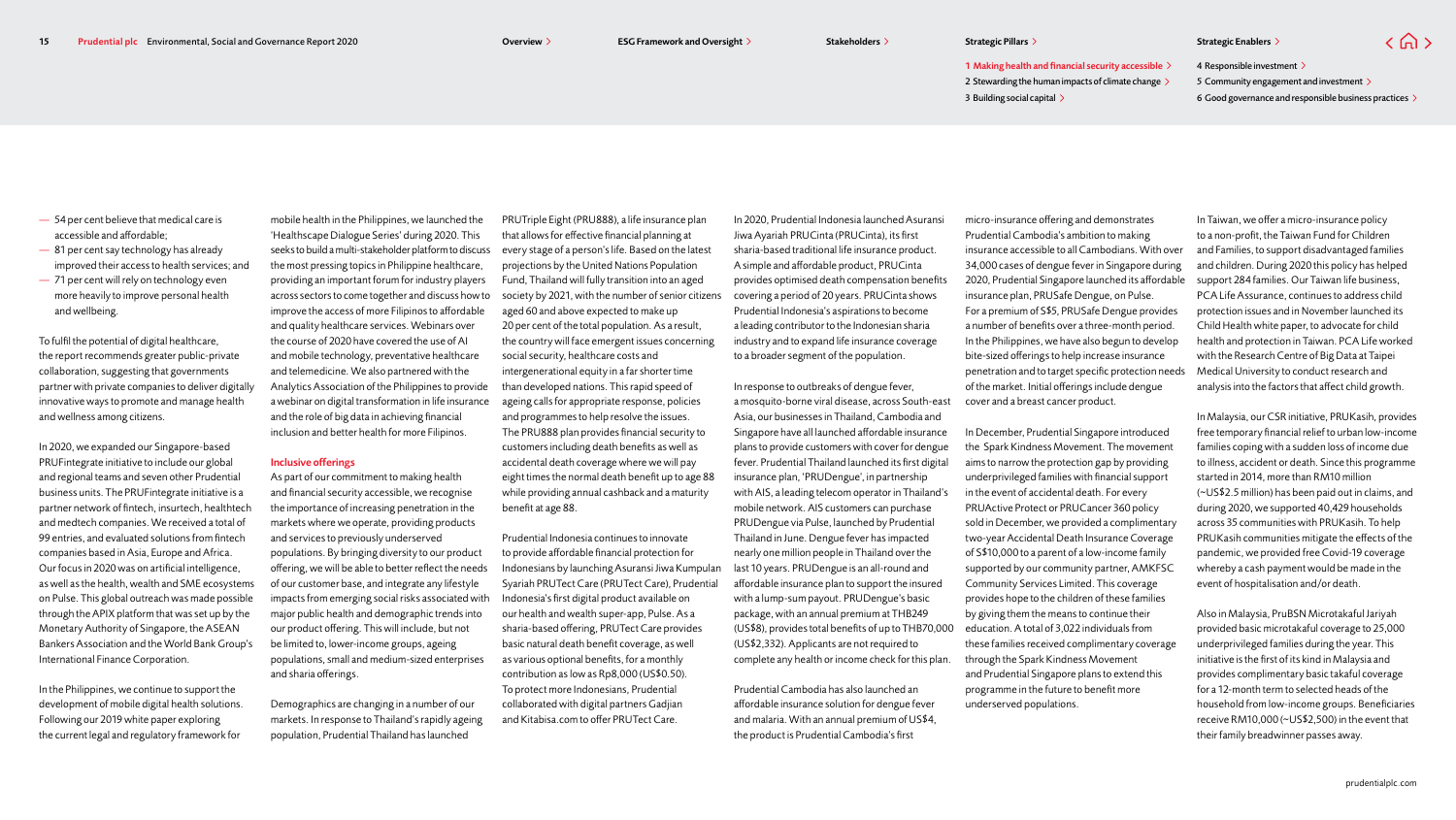3 Building social capital >

 $\langle \bigcap \rangle$ 

4 Responsible investment > 5 Community engagement and investment > 6 Good governance and responsible business practices

In Ghana, we have collaborated with leading industry partners to deliver an innovative mobile insurance plan, SafeNet, to new customers. The partnership between Prudential Ghana, Vodafone, MicroEnsure and Enterprise will offer Ghanaians key insurance benefits, including cover for hospital cash compensation, accidental injuries or disabilities, and general life insurance. We have teamed up with Enterprise as co-underwriters for SafeNet, a new mobile insurance product that offers an easy way of buying flexible insurance. Vodafone, Ghana's second-largest mobile network operator, is using a platform developed by MicroEnsure to distribute SafeNet to Vodafone subscribers. In line with our commitment to help limit the economic impact on customers of Covid-19, SafeNet will be offered to more than nine million Vodafone subscribers as free insurance cover in the first half of 2021.

#### Helping to upskill small businesses

In November 2020, Prudential Singapore brought together 80 small and medium-sized enterprises (SMEs) across 50 industries and a government agency – SkillsFuture Singapore (SSG) – to co-create the SME Skills Accelerator programme. This one-year programme is part of Prudential Singapore's value-added services for SMEs to help them upskill and support them in their innovation efforts. SMEs are entitled to curated training programmes that are subsidised by SSG on topics such as design thinking, digital

transformation and workplace learning. As part of the programme, SMEs get to join a network of like-minded people to share best practices and improve processes. SMEs are also connected to a dedicated skills manager who advises on the SMEs' upskilling needs.

Recognising the significant impact of the Covid-19 pandemic on micro, small and medium enterprises (MSMEs), Prudential Indonesia has supported MSMEs across Indonesia by holding a series of financial literacy training webinars, in partnership with AKUMANDIRI, SMESCO and the Tangan di Atas Community. The initiative includes a series of webinar sessions delivered by experts from Prudential Indonesia, covering key financial literacy topics including the importance of financial management, business capital, developing business strategies, and cash flow management for business entities.

#### Promoting financial literacy

The promotion of financial literacy is a priority for Prudential and we actively seek to build trust and improve understanding of protection benefits and options. In doing this we support our customers to prevent, postpone and protect against ill-health. Financial literacy is a key focus area for Prudence Foundation. More information on the broader work of Prudence Foundation can be found in the Community Engagement and Investment section on page 40 of this report.

#### Cha-Ching – a global financial education programme

Developed by Prudential to address the gap in financial literacy for children, Cha-Ching is a global financial education and responsibility programme aimed at children aged seven to 12. Now in its 10th year, the programme continues to grow and expand across our markets and is well received by educators, parents, children and government stakeholders. We continue to develop a blended learning approach to financial literacy, leveraging digital tools and platforms as well as the school environment. Our aim is to ensure that Cha-Ching

is accessible and available to millions of children, parents and teachers across the world for free, providing them with the right foundations in financial literacy.

The Cha-Ching Curriculum was developed in partnership with Junior Achievement (JA), and has been successfully implemented in Asia for five years through strong partnerships with NGOs and governments in eight markets: the Philippines, Indonesia, Malaysia, Vietnam, Taiwan, Singapore, Cambodia and Thailand. To date, more than 15,000 teachers have been

trained to deliver the Cha-Ching Curriculum in schools, with over 600,000 primary school students having been taught the lessons of earn, save, spend and donate.

2 Stewarding the human impacts of climate change >

1 Making health and financial security accessible  $\geq$ 

The Cha-Ching Curriculum school implementation programme has also expanded into Africa, and in 2020 Prudence Foundation extended its partnership with JA in Africa, to teach the Cha-Ching Curriculum to primary school students across six countries: Kenya, Ghana, Zambia, Nigeria, Uganda and Côte d'Ivoire over the next three years. By adopting the proven

teacher-led model for Cha-Ching, which has seen success in Asia, we will similarly work to improve financial literacy in Africa, in a sustainable and scalable way.

In Asia, the Cha-Ching cartoons continue to be broadcast on Cartoon Network, reaching over 31 million households every day. Cha-Ching content is also accessed online via the website and through digital channels including social media, with over 86 million views to date

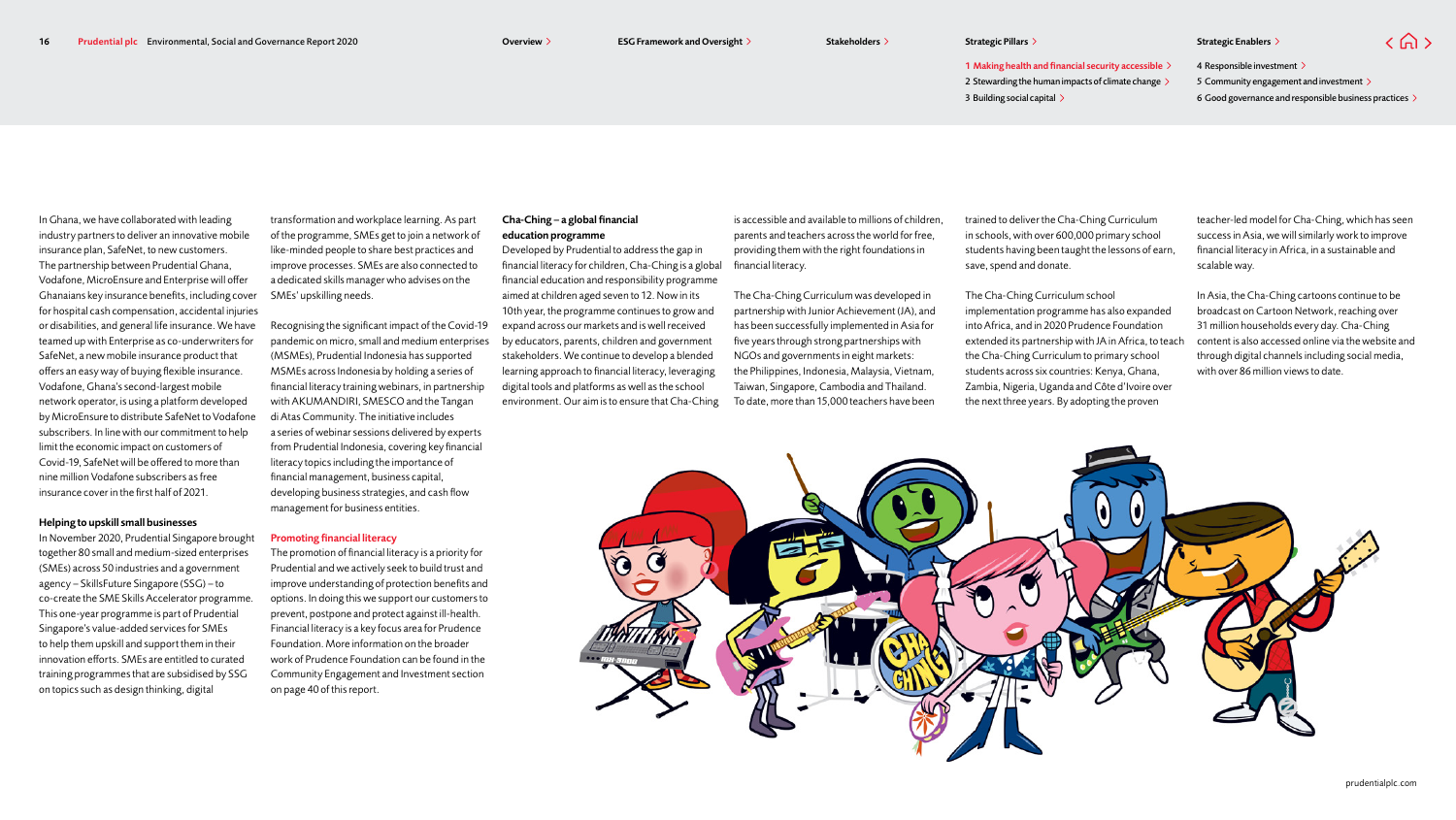$\langle \bigcap \rangle$ 

2 Stewarding the human impacts of climate change > 3 Building social capital > 4 Responsible investment > 5 Community engagement and investment > 6 Good governance and responsible business practices 1 Making health and financial security accessible  $\geq$ 

In an effort to increase the reach and impact of Cha-Ching, we also introduced several new digital initiatives in 2020. These have supported the broader reach of Cha-Ching, particularly in the Covid-19 environment, which has limited in-person teaching, and these are intended to continue into 2021:

— The Cha-Ching Kid\$ At Home programme, aimed at parents, was launched amidst the backdrop of Covid-19. Available for free online, this consists of guides and at-home activities providing families with an engaging and interactive way to teach financial literacy at home. A digital media campaign was launched to raise awareness, reaching more than 3.7 million people via social media. The educational resources have been actively promoted by Prudential businesses through social media campaigns and public webinars and have been viewed or downloaded over 25,000 times via the Cha-Ching website. In Singapore, Indonesia and Myanmar, employee volunteers have also been trained to deliver the Cha-Ching Curriculum online through webinars.

— In September 2020, Prudence Foundation introduced the online Cha-Ching Financial Accreditation (CCFA), to acknowledge and support the teacher community working to deliver the Cha-Ching Curriculum in schools across Asia. The CCFA platform was launched in the Philippines, Indonesia and Vietnam and will expand to further markets in 2021. This online assessment is endorsed by education authorities and was developed in alignment with the OECD Core Competencies Framework on Financial Literacy for Youth and the ASEAN Teachers Competency Framework. To date, over 4,000 teachers have registered and 2,400 have completed the CCFA online course.

- In the Philippines, Prudence Foundation and JA have worked closely with the Department of Education (DepEd) to incorporate Cha-Ching into the national distance learning approach implemented in response to Covid-19. Cha-Ching printed materials will be distributed to over 157,000 students at home, supplemented by online teaching where possible. Cha-Ching lessons will also be broadcast via TV and radio as part of DepEd's implementation, expected to reach over 56,000 students.
- Cha-Ching videos and parent resources have been made available for free on the Pulse by Prudential app in Singapore with expansion into other markets expected in 2021.

In the US, the Jackson Charitable Foundation has reached more than eight million students since 2017 by partnering with Discovery Education and Junior Achievement USA. We provide free music videos and classroom and at-home activities with Cha-Ching Money Smart Kids to teach elementary school students how to earn, save, spend and donate. The demand for virtual financial education continues to increase, with Cha-Ching Money Smart Kids seeing record engagement in 2020. The Jackson Charitable Foundation has also sponsored 500 high schools to use Ramsey Education's Foundations in Personal Finance curriculum for the 2020-21 school year, at no cost to the schools. Since this partnership began in 2018, the Foundation has committed \$2.7 million toward financial education for high school students across the country, reaching 100,000 students in total.

In Malaysia, in line with our commitment to uplift PRUKasih communities and build their financial resilience, we introduced education programmes focused on financial planning. We also rolled out the PRUKasih Entrepreneurship Programme to equip participants with entrepreneurial skills and knowledge. To foster greater collaboration between the public and private sectors on financial empowerment through education, we launched a five-part webinar series, featuring a range of panellists, including Malaysia's Central Bank, Bank Negara Malaysia. The webinar series included topics such as the state of financial education in the country and the creation of a unified financial literacy curriculum.

#### #MoneyParenting

During 2020, our Asian asset manager, Eastspring, launched its #MoneyParenting initiative. Following a survey of 10,000 parents across nine Asian markets, we found that 51 per cent of parents in Asia do not know if they have been successful teachers and role models for their children. Recognising that parents pass on their attitudes and beliefs about finance to children, Eastspring is aiming to help parents become better role models and to provide them with the knowledge, skills and tools to effectively teach their children about money and plan for their future. When asked what help they wanted in order to teach their child how to use and manage money better, 43 per cent of parents across Asia said they wanted to learn more about financial management themselves. In response to the survey and its findings, Eastspring has launched a dedicated microsite on its [website](https://www.eastspring.com/money-parenting), providing tools and resources for parents to empower them as they are teaching their children about the financial and social responsibilities that come with money.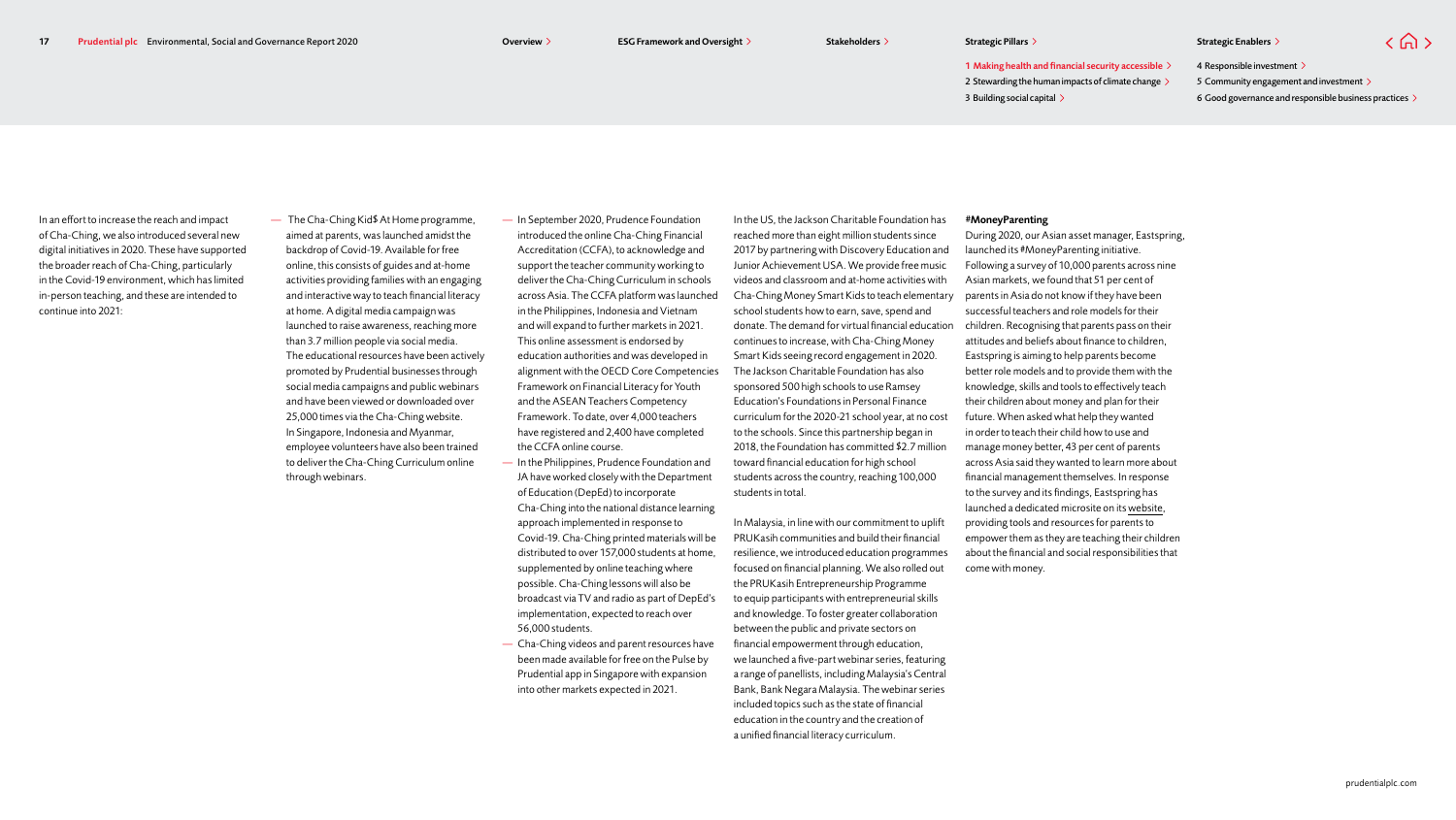$\langle \bigcap \rangle$ 

2 Stewarding the human impacts of climate change > 3 Building social capital 1 Making health and financial security accessible  $\geq$ 

4 Responsible investment > 5 Community engagement and investment > 6 Good governance and responsible business practices

#### Hong Kong

The launch of Pulse in Hong Kong made us the first in the market to offer an AI-powered chatbot to provide clinically validated information and recommendations for symptoms. Recognising the specific needs of its customers, Pulse users in Hong Kong can access a digital Chinese Medicine Body Constitution Test. Useful information, including hospital listings is now available on Pulse to make information easily accessible for customers.

## Pulse roll-out and digital health initiatives

We have provided some examples to illustrate how we have begun to roll-out Pulse across our businesses. Our Pulse offering continues to develop as we work collaboratively with a range of partners to provide value-added services and subscription plans across the health and wellness spectrum to all users. As we design these services, we consider emerging population risks and public health trends, such as rising levels of obesity, increasing urbanisation and ageing populations.

#### Cambodia

Prudential Cambodia was the first to bring AI-based preventative healthcare to Cambodia, through the launch of Pulse. Health infrastructure in Cambodia in both the public and private sectors is underdeveloped, and convenient access to quality healthcare is difficult for most Cambodians. The initial Pulse roll-out included a 'hospital locator' feature for users to access all hospitals and clinics covered under the National Social Security Fund, which is a social health safety net for two million people employed in the formal sector.

#### **Malaysia**

In October 2020, we launched our Step Up Against Cancer Challenge in Malaysia through Pulse to increase cancer awareness and to highlight the importance of financial protection against cancer. Users are challenged to take at least 5,000 steps a day in order to earn free cancer coverage. Users can connect their fitness device to the Pulse app, allowing them to earn different levels of cancer coverage, depending on the number of steps they take.

#### Vietnam

The launch of Pulse in Vietnam enabled users to access features including Health Checkup, Symptom Check, Body Mass Index Measurement and Wrinkle Index Measurement. The app also includes hundreds of articles equipping users with medical information on healthy lifestyles, symptoms and treatments. Prudential Vietnam also introduced an online cancer insurance product, iProtect, on Pulse in September.

#### Indonesia

Following the release of Pulse in Indonesia, the #SehatBarengPulse (Get Healthy with Pulse) movement was launched. The campaign encouraged users to lead a healthier lifestyle through a series of challenges, including lowering sugar intake and cholesterol levels.